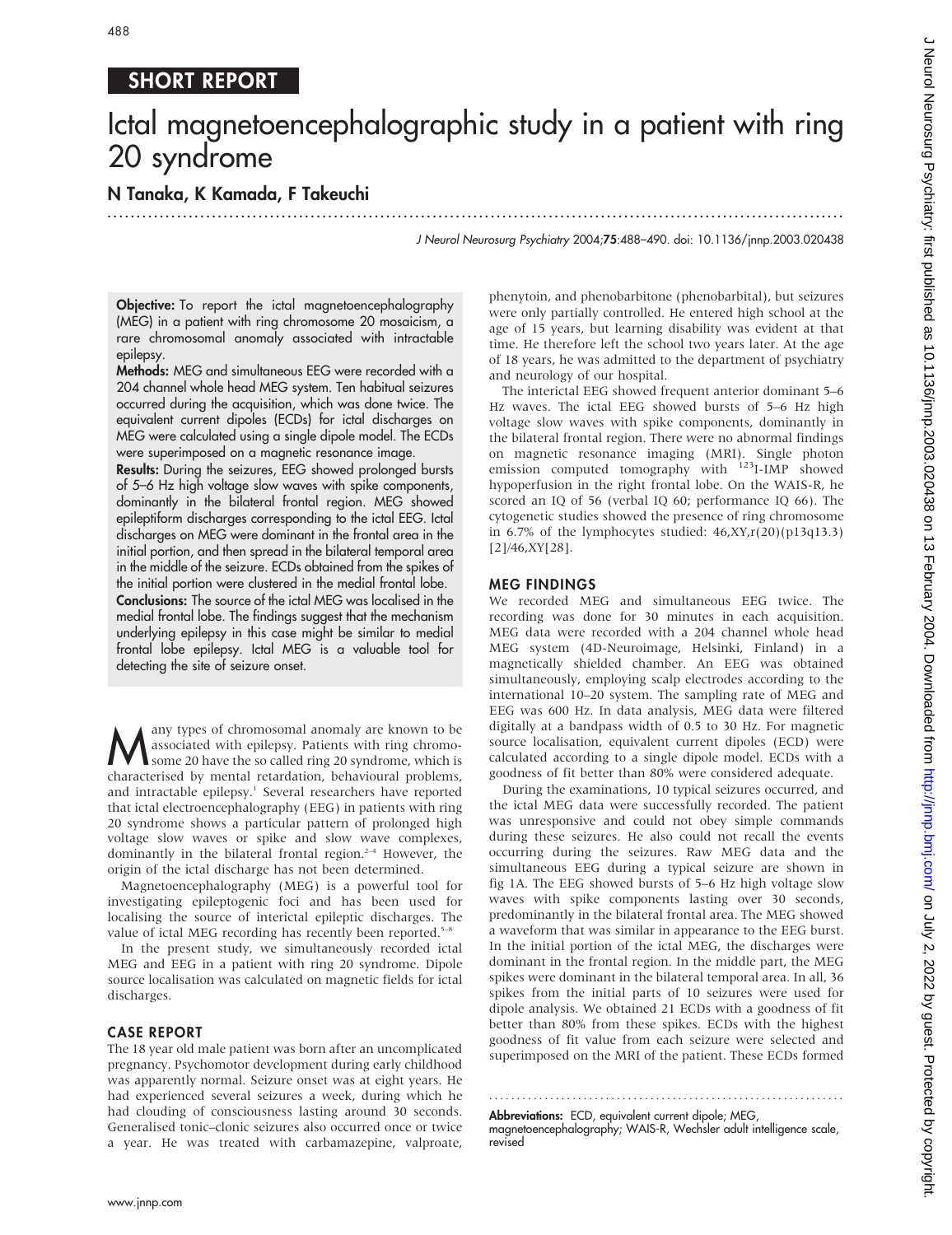www.

.<br>Matu

Www

Want www.gamman

> $12pT$  $\overline{1 s}$

in universitation

mmmmmmmmmmmmmmmmm man want de communistie and the communisties of the communisties of the communisties of the communisties of th<br>wanted the communisties of the communisties of the communisties of the communisties of the communisties of the

nnmmmmmmmmmmmhnmmnnnnnnnnnnn mmmmmmmmmmm

wwwwww

nnnmmnhmmmmmmmm

nawhnawannamanananana

mmmmmmmmmmmmmmm

~~~W\dneywwwWhashmanWhWWWWMMMMmmmWMm

MAN mannananananananananananananananananan

marrow

munnunnunnun

nahannannannannannahannan

| Fp1-A1    | www.manamanahaa.com/hanahaa.com/hanahaa.com/hanahaa.com/hanahaa.com/hanahaa.com/hanahaa.com/hanahaa.com/<br>www.manahaa.com/hanahaa.com/hanahaa.com/hanahaa.com/hanahaa.com/hanahaa.com/hanahaa.com/hana-hana-hana-han-ha-       |
|-----------|----------------------------------------------------------------------------------------------------------------------------------------------------------------------------------------------------------------------------------|
| $Fp2-A2$  |                                                                                                                                                                                                                                  |
| $F3-A1$   |                                                                                                                                                                                                                                  |
| $F4 - A2$ | www.accommunications/www.accommunications/www.accommunications/www.accommunications/www.accommunica                                                                                                                              |
| $C3-A1$   |                                                                                                                                                                                                                                  |
| $C4 - A2$ | http://www.com/www.com/www.com/www.com/www.com/www.com/www.com/www.com/www.com/www.com/www.com/www.c                                                                                                                             |
| $P3-A1$   |                                                                                                                                                                                                                                  |
| $P4 - A2$ | men and the second and the second and the second and the second and the second and the second of the second second second second second second second second second second second second second second second second second se   |
| $O[-A]$   |                                                                                                                                                                                                                                  |
| $O2 - A2$ |                                                                                                                                                                                                                                  |
| $FZ - A1$ |                                                                                                                                                                                                                                  |
| $F8 - A2$ | www.accommunically.com/www.accommunically.com/www.accommunically.com/www.accommunically.com/www.accommunically                                                                                                                   |
| $T3-A1$   |                                                                                                                                                                                                                                  |
| $TA - A2$ |                                                                                                                                                                                                                                  |
| T5-A1     |                                                                                                                                                                                                                                  |
| $T6 - A2$ |                                                                                                                                                                                                                                  |
| $Fz - A1$ |                                                                                                                                                                                                                                  |
| $Cz-A1$   |                                                                                                                                                                                                                                  |
| $Pz - A2$ | 100 pm                                                                                                                                                                                                                           |
|           |                                                                                                                                                                                                                                  |
|           |                                                                                                                                                                                                                                  |
|           | MANGAMANANG PANGHANG PANGHANG PANGHANG PANGHANG PANGHANG PANGHANG PANGHANG ANG ANG ANG PANGHANG PANGHANG PANGH<br>MANGAMANANG PANGHANG PANGHANG PANGHANG PANGHANG PANGHANG PANGHANG PANGHANG ANG PANGHANG PANGHANG PANGHANG PANG |
|           |                                                                                                                                                                                                                                  |
|           |                                                                                                                                                                                                                                  |

EEG

 $\overline{A}$ 

**MEG** 





MANACARALMAN

www

Figure 1 (A) Ictal magnetoencephalography (MEG) recorded from 36 channels covering the bilateral frontal area and simultaneously recorded electroencephalogram. MEG showed ictal discharges corresponding to the ictal EEG. (B) Equivalent current dipoles (ECDs) calculated from the spikes in the initial portion of ictal MEG. White circles represent the positions of ECDs superimposed on the magnetic resonance image of the patient. ECDs were clustered in the medial frontal lobe.